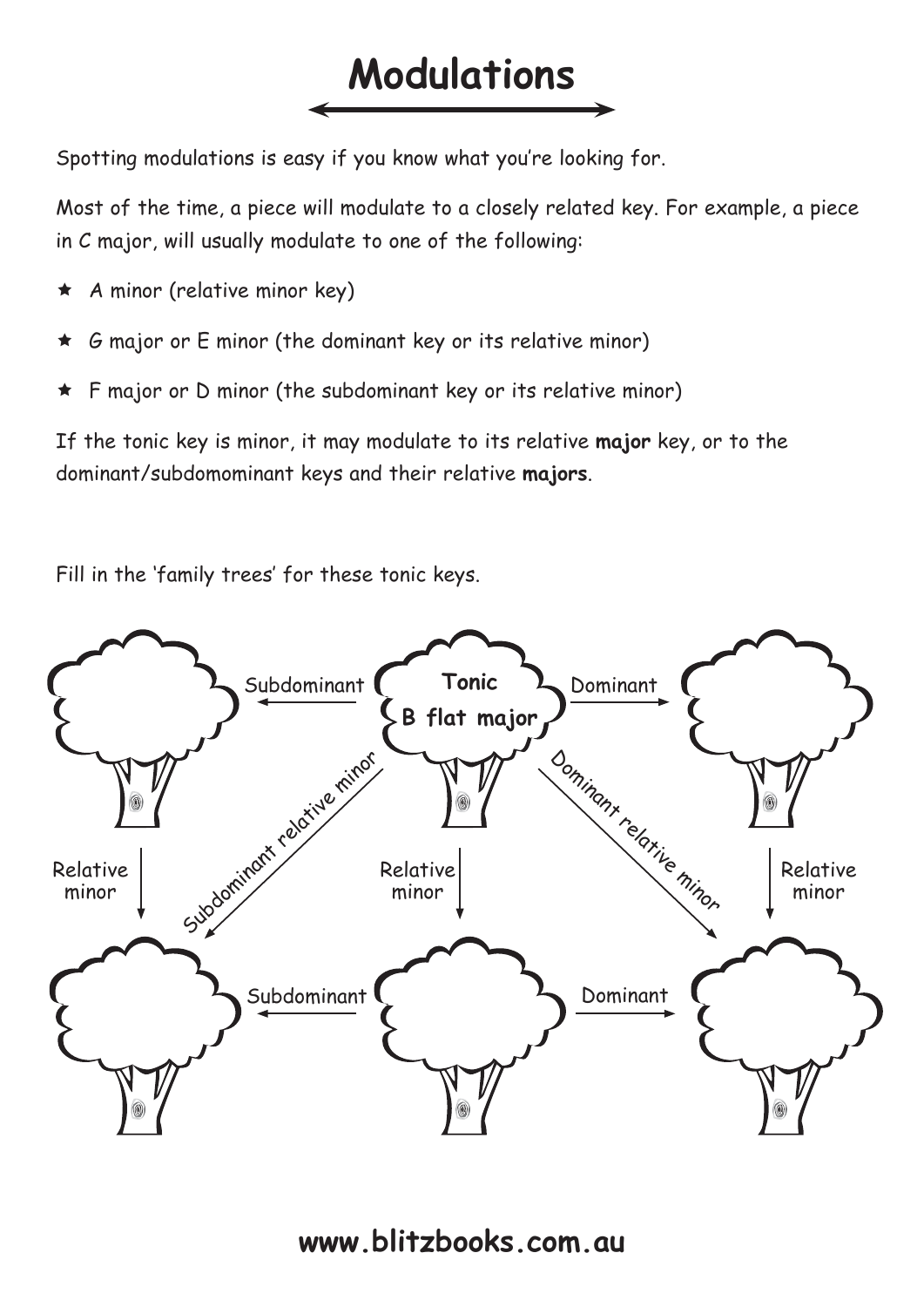



**www.blitzbooks.com.au**